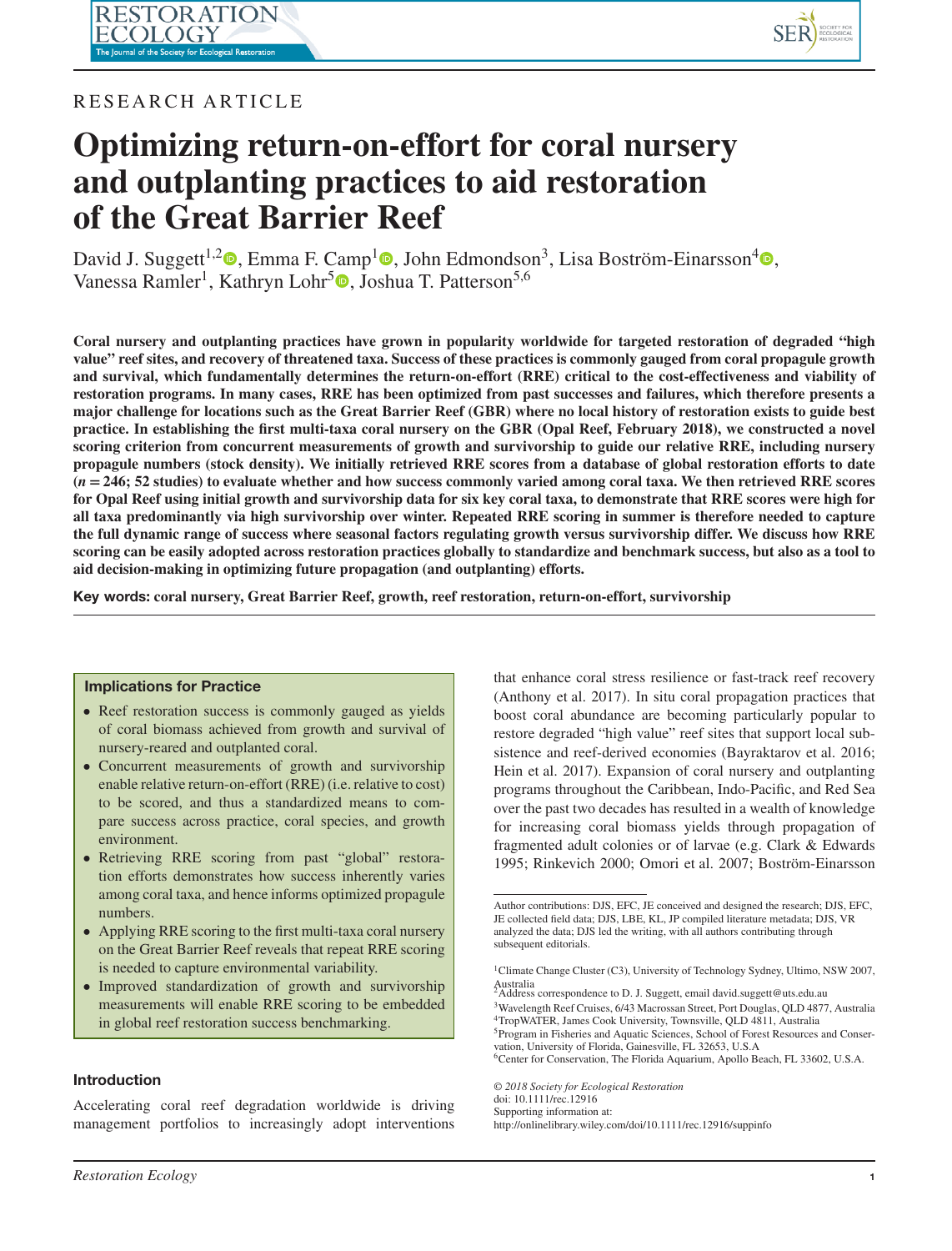et al. 2018), which we term collectively here as coral propagules. Even so, success of these programs is not guaranteed, let alone maximized (Rinkevich 2014; Lirman & Schopmeyer 2016), particularly where "one size fits all" practices are not tailored to the local taxa and/or reefs in question (Shaver & Silliman 2017; Ladd et al. 2018) or novel techniques are not systematically evaluated against more established practices. Success for any given practice is gauged as biomass yielded (return-on-effort [RRE]; Rohr et al. 2018) and ultimately underpins cost-effectiveness and scalability of coral reef restoration (Bayraktarov et al. 2016).

Coral nursery and outplanting success to date has almost exclusively been determined from propagule growth and/or survivorship over time (e.g. Lirman & Schopmeyer 2016; Hein et al. 2017). While these two metrics are not (should not be) the sole measures of success (Bayraktarov et al. 2016, 2017; Hein et al. 2017; Rinkevich 2017), growth and survival are the most easily adopted metrics especially where monitoring capability is limited. Based on these metrics, for any given resource outlay (infrastructure, personnel, and so on), the RRE of coral propagation can be broadly conceptualized by maximizing yield from increasing propagule growth and survival (Fig. 1A). Greatest RRE will result from taxa (species, genotypes) and practices that together promote *both* enhanced growth and survivorship (Fig. 1A; moving from bottom left to top right). However, life-history dynamics of different coral taxa will inherently preferentially weight RRE to high growth-lower survivorship (e.g. *Acropora* spp.) versus lower growth-high survivorship (e.g. *Porites* spp.) (Darling et al. 2012; Madin et al. 2016*b*), or *r* versus *K* selected coral taxa (Sleeman et al. 2005; Montero-Serra et al. 2018). While many nurseries have focused on fast growing species (see Table S1, Supporting Information) to attempt to rapidly boost local coral cover and associated habitat complexity at low cost, propagating slow growing species may be desirable where the goal is to also maintain diversity (Muko & Iwasa 2011; Montero-Serra et al. 2018). In both cases, overcoming conventional*r* versus *K* life-history bottlenecks is likely necessary to maximize success; e.g. fusion of slow growing massive coral micro-fragments (Forsman et al. 2015) or selecting for genotypes of fast growing *Acropora* spp. that have enhanced stress tolerance, and hence survivorship (Ladd et al. 2017; Lohr & Patterson 2017; Goergen & Gilliam 2018). Ultimately a balance of different life histories and morphologies may be required to restore reef sites depending on the goal (Muko & Iwasa 2011; Ladd et al. 2018), which would thus require disproportionate propagation effort across coral taxa.

Many coral nurseries established to aid recovery of reefs impacted by broadscale ecological impacts, such as heat waves (e.g. Ladd et al. 2017), disease outbreaks (Lirman & Schopmeyer 2016), or urbanization (e.g. Afiq-Rosli et al. 2017; Chou et al. 2017), now simultaneously propagate multiple taxa with different life-history traits that preferentially select growth or survivorship. Time and effort spent maintaining nurseries and subsequent outplanting introduces a major hurdle to the cost-effectiveness of reef restoration (e.g. Rinkevich 2014; Bayraktarov et al. 2016; Chamberland et al. 2017). Consequently, identifying the optimal proportion of propagules from

multiple taxa that can be grown/outplanted simultaneously, while maximizing the yield from all taxa, is a key step towards minimizing costs and inefficiencies of propagation. However, such knowledge for any given nursery or outplanting practice remains largely subjectively derived from past successes and failures. This is particularly problematic for locations where no local history of reef restoration exists with which to guide best practice, such as the Great Barrier Reef (GBR). While early coral restoration efforts were largely developed through trial and error, more recent systematic and quantitative evaluation of practice is growing a wealth of data that can potentially inform coral restoration operations in areas where no local history exists (Boström-Einarsson et al. 2018).

In recently establishing the first multi-species coral nursery on the GBR (Opal Reef, February 2018), we initially considered fundamental questions that determined our RRE. Specifically, of the local GBR coral taxa most desirable to propagate, which (1) have inherently lower survivorship but higher growth that require disproportionately high effort to propagate (including high nursery space requirements)? and (2) have higher survivorship but lower growth and hence require less effort but greater time investment to propagate? To address these unknowns, we developed a relative RRE scoring criterion based on growth versus survivorship from existing data of nursery and outplanted corals to date worldwide; this criterion is termed *relative* since the RRE score does not account for the resource outlay (e.g. infrastructure and personnel costs) associated with the effort used. We first use the RRE score criterion to identify differences in RRE for different growth morphs and/or genera from restoration practices to date. We then provide a case study from Opal Reef demonstrating how this criterion can be applied, discussing how it provides a novel tool to aid decision-making that could guide future propagation (and outplanting) efforts.

# **Methods**

#### **Development of RRE Score**

We conducted a literature review using the terms "coral and nursery" or "coral and restoration" to retrieve all nursery and outplanting studies that had recorded concurrent metrics of growth and survivorship, that is measures of growth from the proportion of surviving propagules at any given time (ISI Web Of Science, Thompson Scientific; May 18, 2018). All publications retrieved were cross referred with a global database of coral restoration case studies (Boström-Einarsson et al. 2018) that encompassed a wide range of data sources less likely to be catalogued by Web of Science (i.e. theses and government reports). Studies were only included if they contained both start and end propagule sizes, as well as survivorship, to ensure consistency in data extraction. Data were categorized as nursery propagule, outplant propagule (from in situ nursery or ex situ cultivation), or transplant (in situ movement of wild types). Ex situ adult and juvenile datasets were excluded since our goals were to purely evaluate in situ practices. However, studies of young propagules deployed on the reef initially reared via sexual propagation onto plugs (e.g. Toh et al. 2014) or tetrapods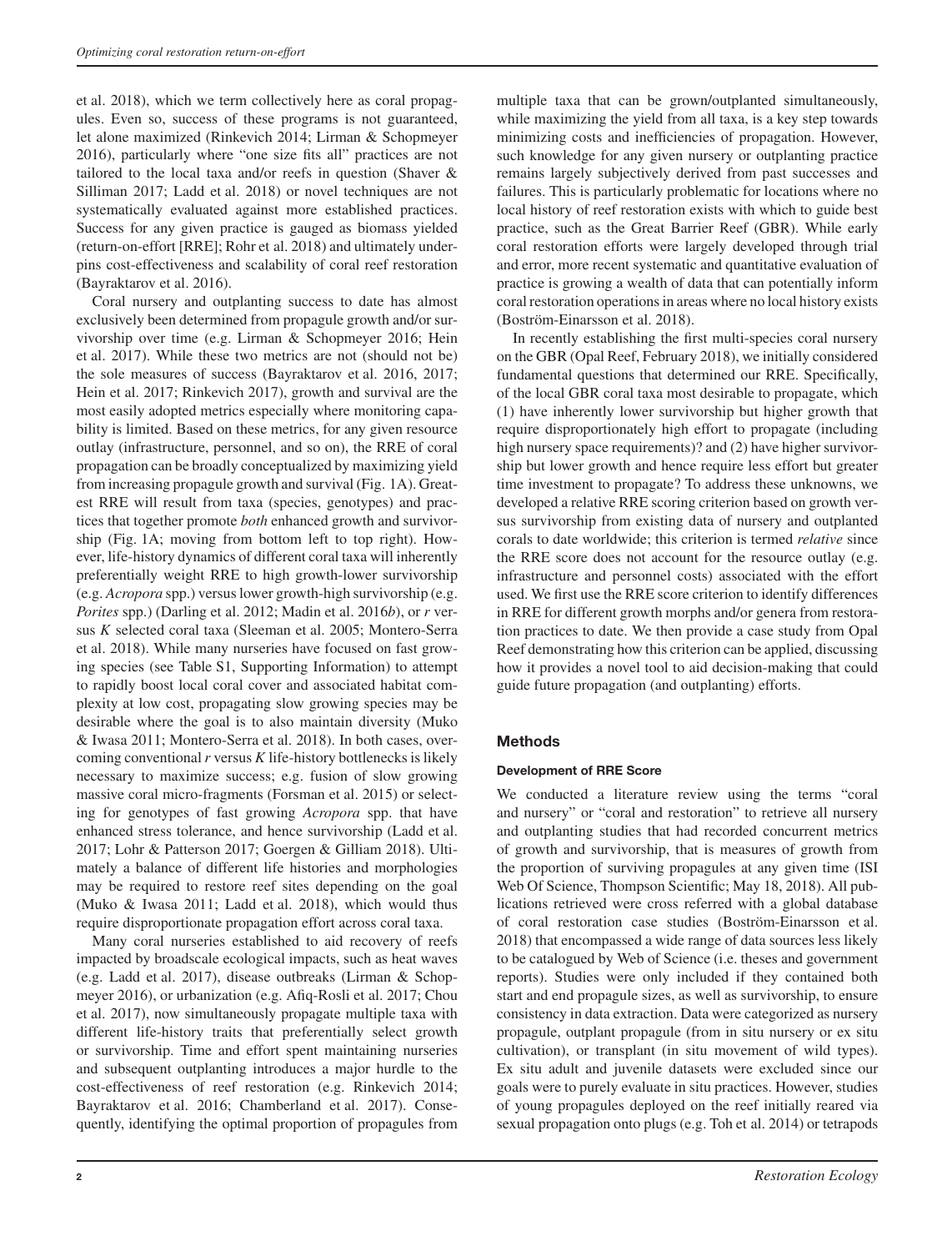(e.g. Chamberland et al. 2017) through ex situ practices were included and labeled as "juvenile"; these "juvenile" data only comprised approximately 10% of the total dataset. Other metrics recorded were location, species, and growth morph (following coral-trait database; Madin et al. 2016*a*), attachment method, depth (m), and time of propagation (months). Together these criteria resulted in a total of 52 studies out of 121 papers, yielding 246 data points (as detailed in Table S1). The final dataset spanned papers published from 1995 to 2018, and consisted of 56 species (within 25 genera), of which approximately 60% were *Acropora* spp. (104 data, 19 species) and *Pocillopora* spp. and *Stylophora* spp. (43 data, six species).

Coral size (and hence growth) was typically reported in three ways across studies, propagule (nubbin) length, or total linear extension (TLE, cm) for branching thicket species of *Acropora* (e.g. Lirman et al. 2014; Lohr et al. 2015), colony area (cm<sup>2</sup>), or ecological volume (cm<sup>3</sup>, e.g. Toh et al. 2014, and references therein). Since these metrics all capture changing size suitable to describe competitive fitness for space of these different growth morphs, we did not standardize size units. Instead, relative growth was reported as % change in size normalized to time (months), and hence with units %/month as,

$$
\% \text{Growth} = \left( \left[ \Delta G_{(t2-t1)} / \left( t_2 - t_1 \right) \right] / \text{G}_{t1} \right) \times 100 \tag{1}
$$

where *G* is size (cm, cm<sup>2</sup>, or cm<sup>3</sup>) and  $t_1$  and  $t_2$  are the study start and end months, respectively. Prior to examining % Growth (Eq. 1) versus % Survivorship data, all percentage data were initially tested for normality (Shapiro–Wilk) and subsequently arcsine (% Survivorship/100) or Ln transformed (% Growth) to stabilize variance (MATLAB R2018a, The Mathworks Inc., Natick, MA, U.S.A.). Survivorship values are bounded between 0% and 100% (or arcsine (%Survivorship/100),  $0-1.57$ ), whereas values of % Growth had no upper bound. However, values of Ln (% Growth) fell within the range−2 to +8, and thus the few studies recording no growth were assigned an arbitrary lower bound value of −2. It should be noted that Ln (% Growth) values of 7–8 were few (*<*1% of all data) and represent very large growth rates of *>*1,000%/month. While future data could conceivably exceed such rates, the probability is likely extremely rare and therefore the upper bound of  $+8$ was applied to represent a "maximum success" for % Growth.

To quantify RRE, we first assigned each of transformed % Growth  $(-2 \text{ to } +8)$  and % Survivorship  $(0-1.571)$  into 10 equal divisions to yield 100 sectors (Fig. 1C). Each sector was increasingly scored against growth and survivorship. For example, 0–0.157% Survivorship and−2 to −1% Growth was scored 2 (i.e.  $1+1$ ), 0.157–0.314% Survivorship and – 2 to  $-1\%$  was scored 3 (i.e. 2+1), and so on, thereby providing a "relative RRE" score that systematically increases from bottom left to top right. In this way, the interactive nature of changes to growth versus survivorship can be visualized within the RRE scoring framework (Fig. S1). Each of the 246 data points from across all taxa was finally assigned the score based on the sector it fell within (Fig. 1B–D) for subsequent analysis.

**GBR Nursery**

restoration.

As of August 2018, the Opal Reef nursery consisted of 16 nursery platforms deployed at two reef sites spaced 2.2 km apart, at 5–6 m depth on sandy lagoons adjacent to the reef edge. Each platform consisted of  $2.0 \times 1.2$  m aluminium diamond-mesh held in place with  $2 \times 9$  kg weights and a  $20$  L float (see Fig. S2). In this way, the platforms were suspended approximately 1–2 m above sand. Platforms were first deployed at the first site in February–June 2018 and then at the second site in August–September 2018, to house a total of 2,536 propagules (1,440 and 1,096 at the two sites, respectively) from 11 coral species: *Acropora humilis*, *Acropora hyacinthus*, *Acropora intermedia*, *Acropora loripes*, *Acropora millipora*, *Acropora tenuis*, *Montipora hispada*, *Montipora spumosa*, *Pocillopora verrucosa*, *Porites cylindrica*, and *Turbinaria reniformis*. These various species were selected as they were found in sufficient numbers locally to demonstrate survival through the 2016–2017 heat waves (either through environmental refuge or stress resistance, sensu Camp et al. 2018), while also including species with different stress susceptibilities and growth morphologies (Darling et al. 2012; Hoogenboom et al. 2017; Hughes et al. 2018). All propagules were sourced from colonies at both sites. With the exception of *A. loripes*, *T. reniformis*, *M. hispada*, and *M. spumosa*, these species were present in previous reef restoration studies used in the development of the RRE scoring (Table S1). All coral nursery activities were conducted under a Great Barrier Reef Marine Park Authority permit (G18/40023.1).

Colonies were collected by hand (hammer and chisel) at 3–5 m depth, and brought to our operations vessel (Wavelength 5) for immediate fragmentation. Each individual colony yielded 5-100 propagules ranging 0.33-91.2 cm<sup>2</sup> surface area (length × height), with approximately one-third of all propagules in size class bins of less than 6, 6–14, and greater than 14 cm2. All surface area measurements were determined through image analysis (ImageJ2; Rueden et al. 2017) of scaled photographs (TG (Tough)-5; Olympus Australia Pty. Ltd., Sydney). Each propagule was placed on a small  $(2 \times 2 \text{ cm})$  travertine tile for attachment to the aluminum mesh frame using cable ties, ensuring the propagule would fuse to the tile and not the nursery frame for later outplanting. No manual cleaning of the aluminum frames was required since platforms remained largely algal free via grazing by herbivorous fish from adjacent coral outcrops. All platforms were monitored on a regular basis

In February 2018, we established the first multi-species coral nursery on the GBR at Opal Reef (16°13′S 145°53.5′E,  $24.7 \text{ km}^2$ ), which is a "moderate use reef" from "high intensity tourism" (Spalding et al. 2017) via 16 commercial moorings. Opal Reef is one of the most accessible outer GBR sites for tourism, but was heavily impacted by the 2016–2017 El Niño heat wave events where more than 50% coral cover was lost through bleaching-induced mortality (AIMS 2018) in a highly patchy manner across the reef (J. Edmondson 2018, personal observation). As such, Opal Reef is of high value to the tourism economy on the GBR and hence considered a key site for localized and targeted coral nursey-based reef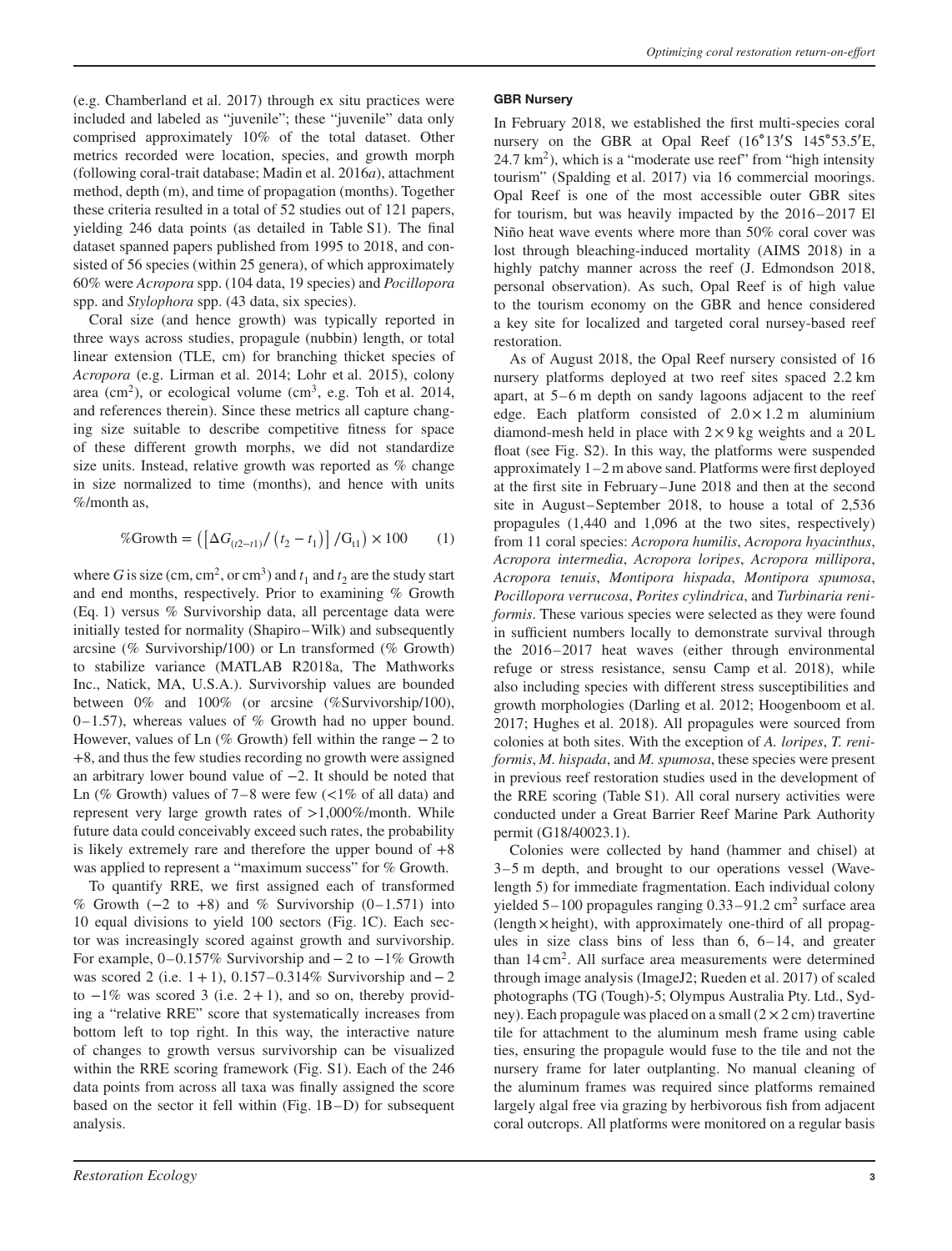

Figure 1. (A) Schematic interaction of changes in growth versus survivorship of coral propagules used to gauge "success" (return-on-effort) of reef restoration activities (nurseries, outplants, and transplants). Increased growth *or* survivorship can equally enhance return-on-effort relative to the specific resource (costs) outlay (dashed line). Greatest increase to "success" comes from increasing *both* growth and survivorship—moving diagonally from bottom left to top right. Ultimately, a minimum threshold of return-on-effort will exist to justify cost and/or ecological impact of harvesting and/or attempting propagation (solid lines). Practices must enhance growth and/or survivorship for viability; (B) transformed values of % Growth versus % Survivorship of all data extracted from relevant nursery, outplanting, and transplanting studies to date (see main text). Data is binned into the four largest coral taxa categories: *Acropora cervicornis* (the single most propagated species), "Other" *Acropora* spp., *Pocillopora* and *Stylophora* spp., and "All other" species; (C) relative return-on-effort (RRE) scoring criteria applied to the % Growth versus % Survivorship landscape. Values increase linearly with both (transformed) values of % Growth and % Survivorship, and hence with increased return-on-effort; and (D) size-frequency distributions of RRE values for data in panel B applied to the scoring in panel C.

(1–2 months) to assess survivorship, with any dead propagules immediately removed. Frames from the first site were transiently removed in August for repeat growth measurements of six species (*A. humilis, A. loripes, A. tenuis, M. spumosa, P. verrucosa*, and *T. reniformis*) by scaled photography in preparation for outplanting.

# **Results**

# **Taxonomic Variation in Return-on-Effort**

We initially compared transformed values of % Growth versus % Survivorship from literature-extracted data that was binned into the four largest taxonomic groupings, *Acropora cervicornis*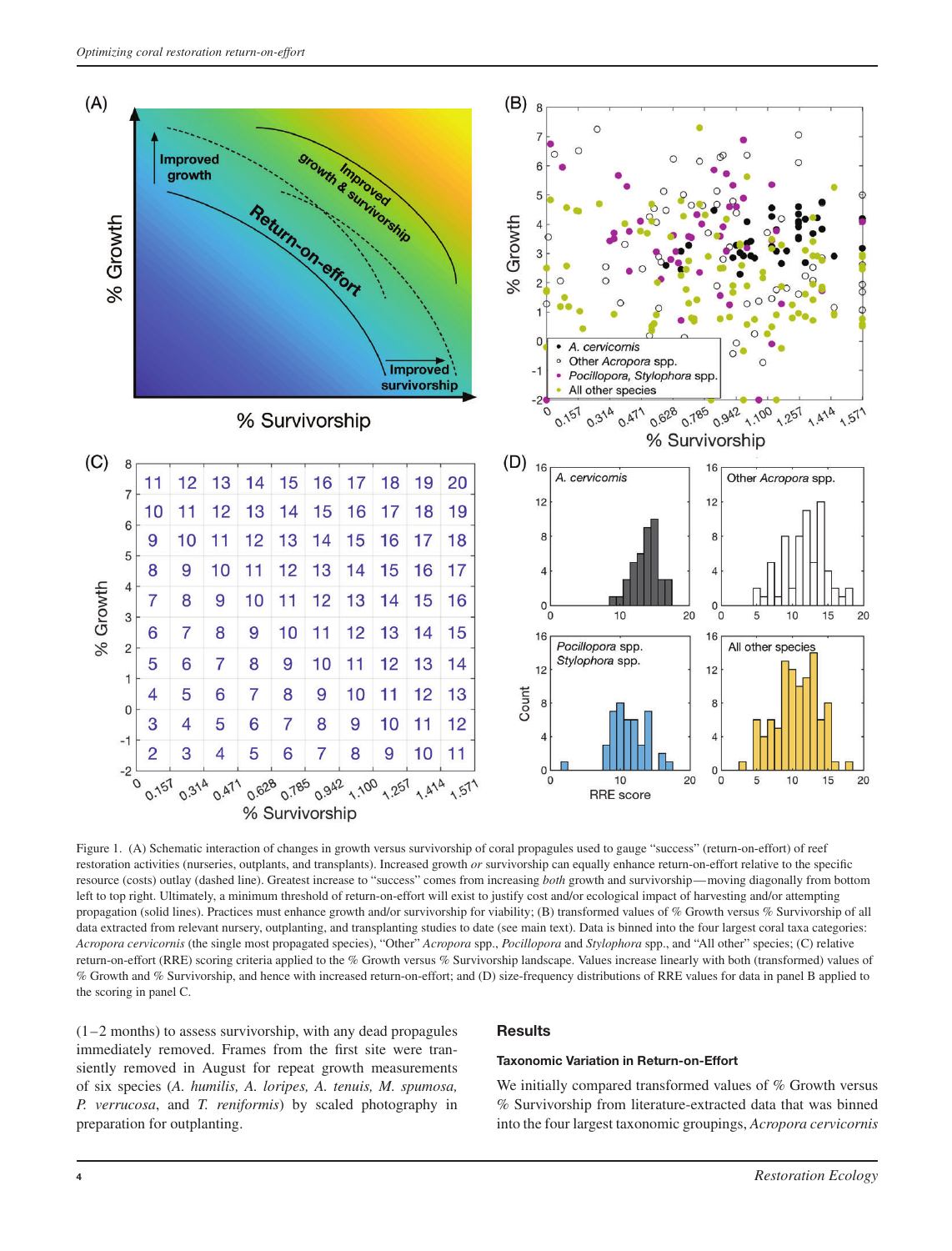$(n=41)$ , all other *Acropora* spp.  $(n=64)$ , *Pocillopora* and *Stylophora* spp.  $(n=43)$ , and all other species  $(n=98)$  (Fig. 1B). As expected, data from all of these categories was highly scattered with no clear pattern, presumably reflecting study-specific differences in local environmental conditions, and/or the influence of additional confounding factors that regulate growth and survivorship.

Previous studies have suggested growth over time may not be linear but instead depend on duration within nursery and/or initial propagule size (Okubo et al. 2005; Lirman et al. 2014; dela Cruz et al. 2015; Pausch et al. 2018), in particular "juveniles" (Toh et al. 2014). Therefore, in order to check for possible bias from such factors, we first evaluated whether our extracted dataset was affected by duration within nursery/outplant or initial propagule size for the three main species data groupings (*Acropora* spp., *Pocillopora* and *Stylophora* spp., and all other taxa; Figs. S3 & S4). Overall, no clear trend was evident for either % Growth (Eq. 1) or % Survivorship with duration for any of the three species groupings (analysis of variance [ANOVA] and subsequent post hoc analysis, Table S2). In contrast, while % Survivorship exhibited no clear pattern with initial propagule size, % Growth decreased with increasing initial propagule size for all three species groupings (Fig. S4). Thus, propagule size appears to regulate % Growth but in a manner that remains highly consistent across species groups. We next examined whether the approach used (nursery versus outplant or transplant) also potentially influenced % Growth or % Survivorship and hence success. % Survivorship was not dependent on approach. However, % Growth was significantly reduced for transplanted compared to nursery-grown or outplanted propagules for both *Acropora* spp. and "All other" species grouping (Fig. S5 & Table S3), confirming that nursery propagation may often be important to improve success (Shafir et al. 2006; dela Cruz et al. 2015). As such, we acknowledge that some variation observed within taxonomic groups (Fig. 1B & 1D) could reflect integrating data from both nursery and outplanting studies.

Initial size-frequency distributions of the RRE scores demonstrated that *A. cervicornis* and "Other *Acropora* spp." groupings were generally more negatively skewed (shifted towards higher RRE scores) than both "*Pocillopora* & *Stylophora* spp." and "All other taxa" species groupings (Fig. 1D). Thus *Acropora* spp. consistently yield greater relative return-on-effort than other coral taxa. We further examined RRE scores for individual coral species ("Global" values of each species across the dataset; Table S4). A substantial number of coral species have now been utilized for nursery and outplanting practices worldwide (*n*=128 and 58, respectively; Boström-Einarsson et al. 2018; also Rinkevich 2014), and we retrieved an RRE score for 56 species representing 45% of all species used to date in nursery propagation (Boström-Einarsson et al. 2018). Across our entire dataset we obtained a mean RRE  $(\pm SE)$  score of 11.52 (0.191)  $(n = 246)$ , but with only 40% of species scoring values higher than this entire dataset score. However, it is important to note that more than half of all species were scored by relatively few data points  $(n=1-2)$  from a single study location (Tables  $S1 \& S4$ ). When only considering the species with comparatively greater data (*n>*5) from across multiple studies, the highest RRE scores (12.6–13.8) obtained were from *A. cervicornis*, *Acropora hemprichii*, *Montipora digitata*, and *Porites cylindrica*, and the lowest RRE scores (9.7–10.6) from *Acropora hyacinthus*, *Acropora millepora*, *Montipora sabricula*, *Pachyseris speciosa*, and *Stylophora pistillata*.

In order to overcome some of the limitations of few data points per species, we next examined RRE scores for species binned according to morphological group or genus (Fig. 2). Coral morphology is a key trait supporting ecological complexity and biodiversity in reefs (Darling et al. 2012; Madin et al. 2016*a*, 2016*b*), and so enhancing morphological diversity is a desired goal for many restoration practices (Sleeman et al. 2005; Montero-Serra et al. 2018). Furthermore, binning by morphology overcomes difficulties in reconciling patterns where species differ across bioregions. Many morphologies ultimately returned the same range of RRE scores (10–14), but with "*Acropora* Branching Closed" and "Digitate" with the highest (14.0,  $n = 2$ ) and lowest (6.3  $\pm$  1.8,  $n = 3$ ) RRE scores, respectively (Fig. 2A & 2B). RRE scores for "*Acropora* Branching Open"  $(12.9 \pm 0.3, n = 75)$ , "Massive" and "Laminar"  $(9.9 \pm 0.4, n = 27; 9.8 \pm 5.3, n = 35)$ , and "Digitate" were statistically different from one another (ANOVA; see Fig. 2). However, "*Acropora* Branching Open" was statistically inseparable from "*Acropora* corymbose," "Branching Closed," and "Branching Open." Overall the morphology-based RRE scores indicate generally greater success for branching compared to massive taxa. When binned according to genus (Fig. 2C & 2D), *Acropora* spp., *Hydnophora* spp., *Montipora* spp., and *Podabacia* spp. had consistently highest RRE scores (approximately 12–13) and *Goniastrea* spp., *Pavona* spp., *Merulina* spp., and *Turbinaria* spp. consistently lowest RRE scores (approximately 6–9). That said, RRE scores were generally statistically the same across genus, likely reflecting the low number of samples retained when binning by genus (Fig. 2). Interestingly, RRE scores for the main taxonomic groups by genus (i.e. *Acropora* sp., *Pocillopora* and *Stylophora* spp., and "All other" taxa) did not systematically vary over time (Fig. S6) suggesting that RRE variance observed was not driven by improvements in propagation success over time.

# **Applying RRE Criteria: The Opal Reef Case Study**

Total propagule (or colony) numbers successfully propagated clearly present a major factor in the cost-effectiveness of nursery/outplant practices (e.g. Bayraktarov et al. 2016; Chamberland et al. 2017). However, depending on the restoration goal, not all coral species will necessarily require similar propagule numbers as a result of differences in yields returned from growth and/or survivorship. Therefore, we contrasted our initial propagule (stocking) numbers within the Opal Reef nursery as of August 2018 (Table S5) versus "Global" RRE values returned for the same species (or morphology) (see Fig. 3). This comparison demonstrated that our propagule numbers followed a generally conserved RRE/propagule (Fig. 3A). Specifically, most species clustered around a single trajectory, whereby number of propagules increases as RRE score decreases, and hence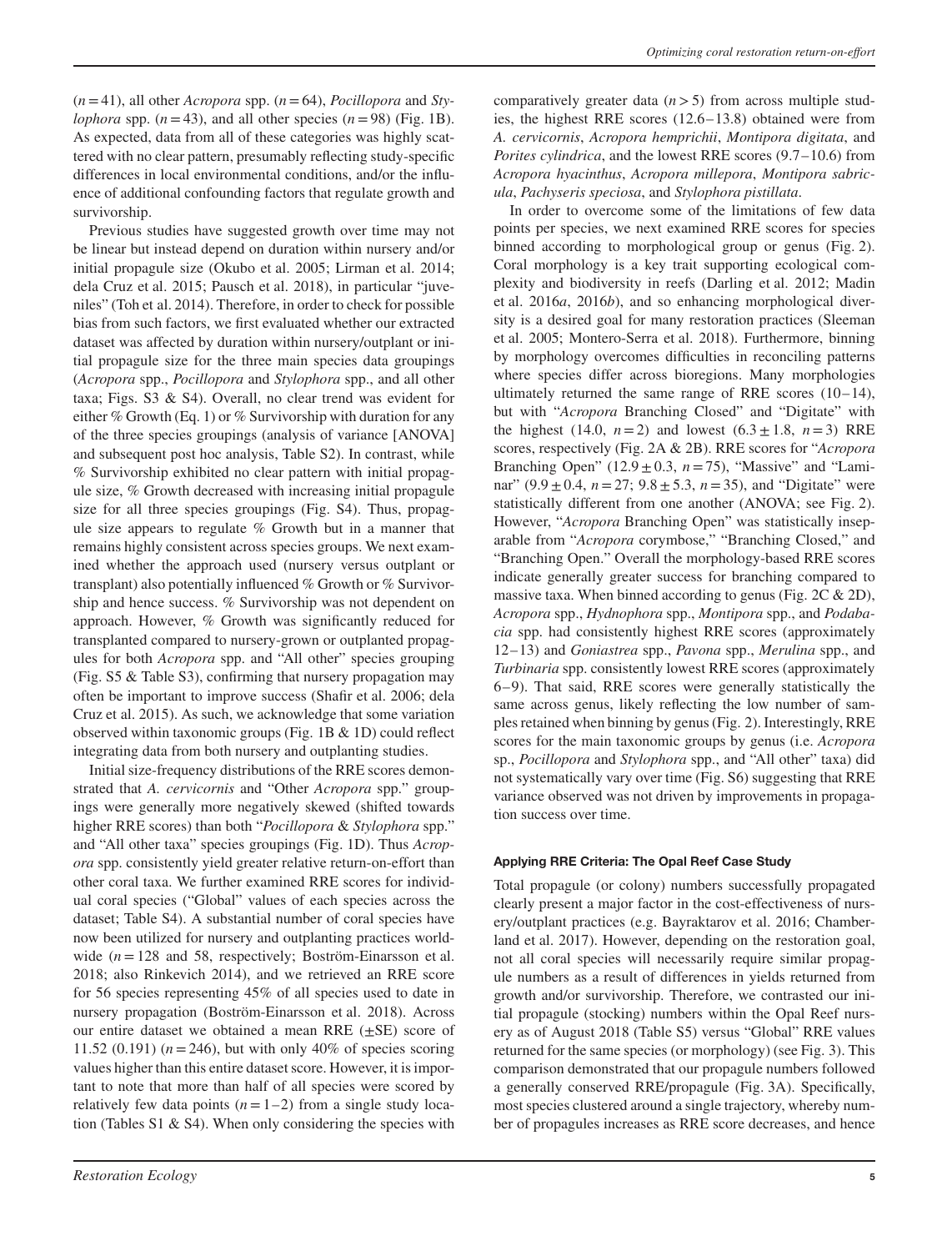

Figure 2. Plots of (transformed) % Growth (Eq.1) versus % Survivorship for all data binned by either (A) morphology or (C) genus. Each point represents the mean for each morphology group or genus with SE omitted for clarity; and "global" mean (±SE) relative return-on-effort (RRE) score for all data binned by either (B) morphology or (D) genus; vertical dashed line represents mean RRE score from the entire dataset (*n*=246). Abbreviations for morphologies are *Acropora* Branching Closed (Ac-BC), *Acropora* Branching Open (Ac-BO), *Acropora* corymbose (Ac-COR), *Acropora* Plating (Ac-PL), Other Branching Closed (BC), Other Branching Open (BO), Columnar (COL), Digitate (DI), Encrusting (En), Encrusting Long Upright (ENLU), Laminar (LA), Massive (MA) (see main text; also, Table S1 for species bins to morphologies). Abbreviations for genera are: *Acropora* (Ac), *Cyphastrea* (Cy), *Diploastrea* (Di), *Echinophyllia* (Ecl), *Echinopora* (Ecp), *Favia* (Fav), *Favites* (Favt), *Galaxia* (Gal), *Goniastrea* (Gon), *Goniopora* (Gop), *Heliopora* (Hel), *Hydnophora* (Hy), *Merulina* (Me), *Montipora* (Mo), *Pachyseris* (Pac), *Pavona* (Pav), *Pectinia* (Pe), *Platygyra* (Plt), *Plesiastrea* (Pls), *Pocillopora* (Poc), *Podabacia* (Pod), *Porites* (Por), *Psammacora* (Ps), *Stylophora* (St), *Turbinaria* (Tu). Post hoc Tukey test groupings are shown as italicized letters following ANOVA to test for differences among RRE means for (B) morphologies ( $F = 5.533$ ,  $p < 0.001$ ) and (D) genera ( $F = 2.797$ ,  $p < 0.001$ ). Statistical analysis was conducted using MATLAB R2018a.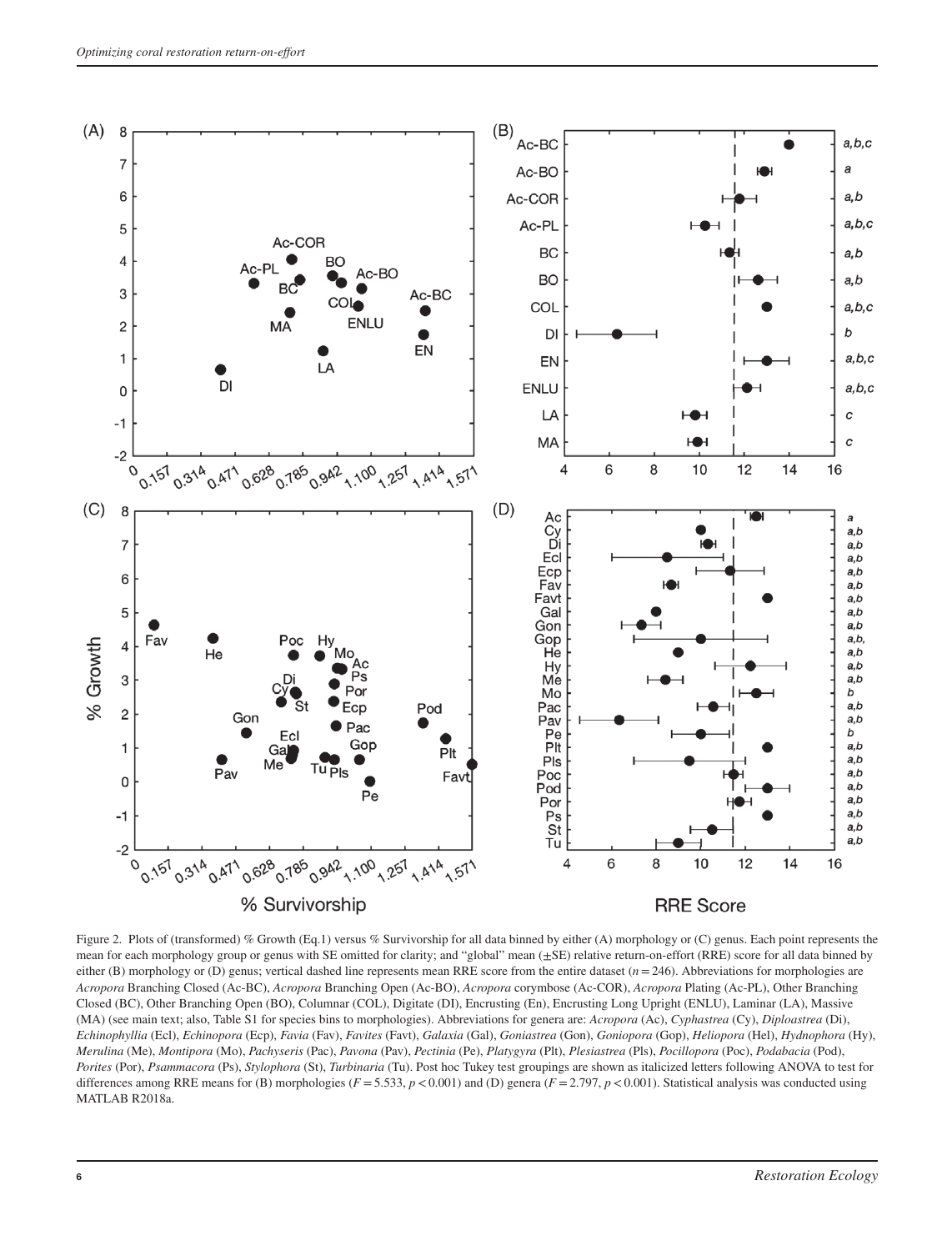

Figure 3. Application of RRE scoring to Opal Reef nursery data through comparison of (A) number of propagules versus "global" RRE score for each coral taxon at Opal Reef (see Table S5): *Acropora humilis* (*Ah*), *Acropora hyacinthus* (*Ahy*), *Acropora intermedia* (*Ai*), *Acropora loripes* (*Al*), *Acropora millipora* (Am), Acropora tenuis (At), Montipora hispada (Mh), Montipora spumosa (Ms), Pocillopora verrucosa (Pv), Porites cylindrica (Pc), Turbinaria reniformis (*Tr*). Note that "global" RRE scores were available for all taxa except *Al*, *Ms*, *Hh*, *Tr*. RRE scores for morphology were used for these four taxa since genus RRE scores for *Montipora* spp. were heavily influenced by branching *M. digitata* (but where *Mh* and *Ms* are "laminar") and for *Acropora* spp. confounded by multiple morphs (but where *Al* is "Corymbose"). Diagonal dashed lines indicate trajectories of RRE/propagule that are relatively (i) low, (ii) medium, and (iii) high based on the total number of propagules currently at Opal Reef nursery; (B) transformed values of % Growth versus % Survivorship for six species at Opal Reef nursery for which data currently exists (see main text); (C) Opal Reef RRE scores derived from distribution of % Growth versus % Survivorship in panel B versus "global" RRE scores, where the diagonal dashed line represents the 1:1; and (D) number of propagules versus RRE score for each coral taxon at Opal Reef. Only mean values are shown throughout for clarity, and all data for Opal Reef is up to August 2018.

value of RRE/propagule. Assuming that the target is to produce equal yields of all taxa, *Acropora tenuis* therefore appears "over-stocked" within the nursery relative to other taxa, since it falls on a much higher trajectory of RRE/propagule. Similarly, *Turbinaria reniformis* particularly appears "under-stocked" as a result of a low RRE/propagule trajectory.

RRE scores were determined for six species propagated at Opal Reef (*Acropora humilis, Acropora loripes, A. tenuis, Montipora spumosa, Pocillopora verrucosa*, and *T. reniformis*; Table S5) by determining % Growth and % Survivorship May–August 2018. Values for transformed % Growth (Eq. 1) varied between 1.37 and 3.13, and were thus consistent with % Growth achieved relative to the initial propagule size observed from previous studies (see Fig. S7). With the exception of *A. loripes*, all species in our nursery retained 100% survival by August 2018 (Fig. 3B). Consequently, RRE scores varied between 11.3 and 14.3 (Fig. 3B & Table S5) and with values for *A. loripes*, *P. verrucosa*, and *Montipora hispada* that were similar to their "Global" RRE scores. In contrast,

RRE scores for Opal Reef (and hence RRE/propagule; Fig. 3D) were higher than for the "Global" assessment (Fig. 3C) for *A. humilis*, *A. tenuis*, and *T. reniformis*, suggesting that these three taxa are more successfully propagated at Opal Reef compared to sites/seasons that comprise the "Global" RRE score (see Table S1).

#### **Discussion**

#### **Drivers of Variance Among RRE Scores**

Concurrent measurements of growth and survivorship demonstrate considerable variance in relative RRE achieved through in situ coral propagation practices to date. Restoration practices have been undertaken on several key coral species for at least 20 years, and hence it is plausible to expect an increase in RRE score over time where practices to enhance success have improved. However, no clear change in RRE score over time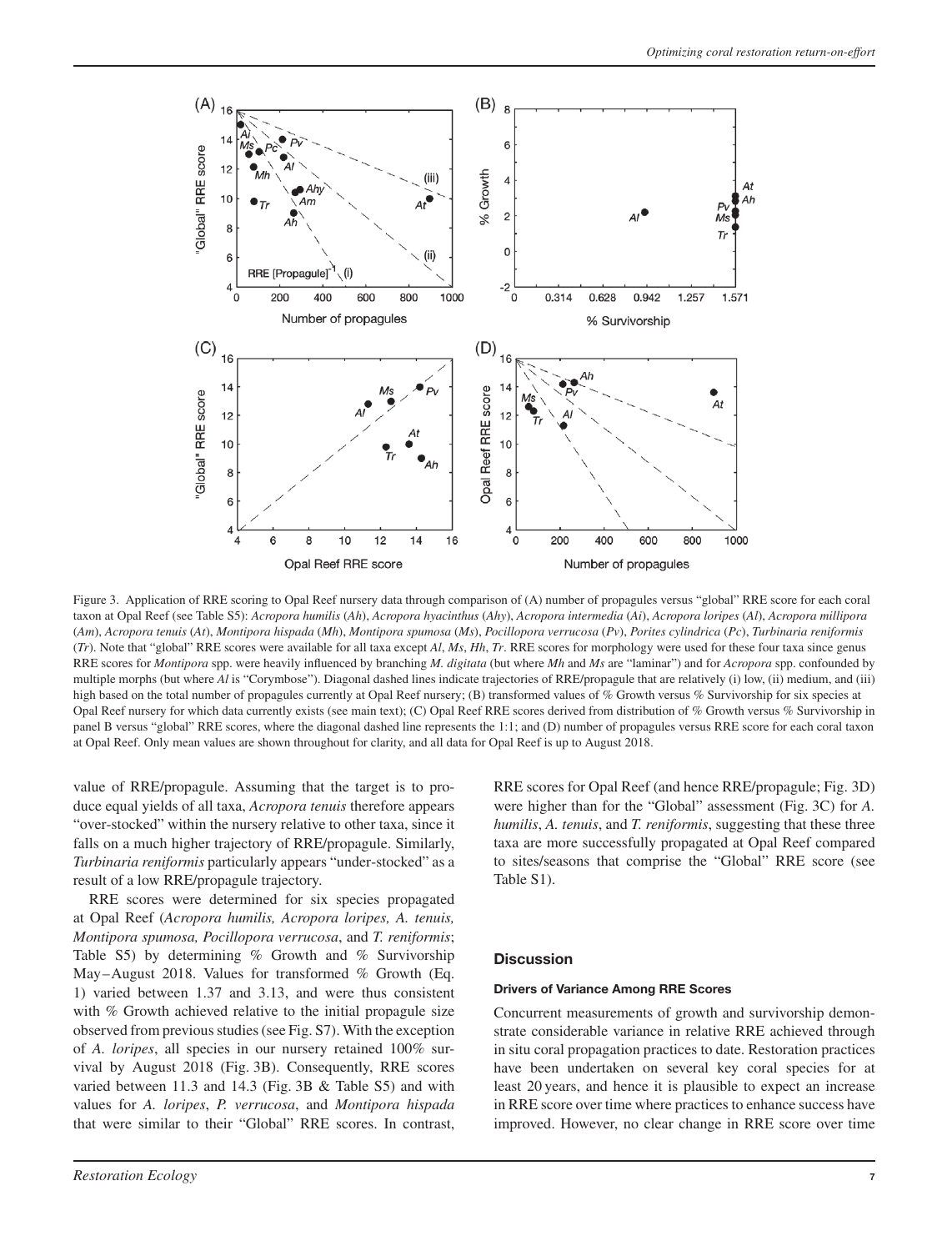was evident for any species. For example, RRE scores for *Acropora cervicornis* of 9–16 (e.g. Ross 2012; Hernandez-Delgado et al. 2014) compared to  $11-14$  (e.g. Schopmeyer et al. 2017; Goergen & Gilliam 2018), and for *Stylophora pistillata* RRE scores of 10–12 (Rinkevich 2000; Shafir et al. 2006) compared to 2–14 (Kotb 2016; Rachmilovitz & Rinkevich 2017). Identifying any potential improvement in practices over time is likely confounded by integrating datasets with highly variable RRE scores retrieved from differences in success from local conditions and genotypes.

Generally high RRE scores were returned from *Acropora* spp. In the case of *A. cervicornis*, these scores were typically from a limited range of % Growth (approximately 2–5) but generally high range of % Survivorship (approximately *>*0.628), presumably reflecting the popularity of the "tree" culture method (Nedimyer et al. 2011) commonly employed for this species, which promotes rapid growth across *A. cervicornis* genotypes (O'Donnell et al. 2017). In addition, large-scale mortality events in *A. cervicornis* nurseries can be sudden and sporadic (e.g. bleaching events, O'Donnell et al. 2017), and generally not captured in studies monitoring survival over shorter time scales. In contrast, the higher RRE scores for "Other *Acropora* spp." were weighted by both higher % Growth (lower % Survivorship) or higher % Survivorship (lower % Growth), likely as a result of different *Acropora* spp. life-history dynamics and growth conditions (Sleeman et al. 2005; Darling et al. 2012). Such differences within a single genus highlight the uncertainty in yields introduced by adopting a "one size fits all" approach to restoration practices, and the need to consider the specific restoration goals (and resources available) in choosing the most appropriate taxa to propagate.

Lower RRE scores and hence propagation success returned for "Massive" taxa appears to be driven by both reduced % Growth and % Survivorship, and thus at odds with their typically *K*-selected life-history strategy (e.g. Darling et al. 2012). Propagation practices may therefore be perceived as particularly sub-optimal for massive taxa and thus require greater effort to successfully increase biomass yields. However, it is important to note that the "Massive" morphology represents a composite from genera with both high (e.g. *Porites* spp.) and low (e.g. *Favia* spp., *Goniastrea* spp., and others) RRE scores, presumably since not all *K*-selected histories are the same (Darling et al. 2012). Different RRE scores for alternate morphologies of *Acropora* similarly demonstrates that not all *r*-selected life histories are equal (see also Sleeman et al. 2005; Benjamin et al. 2017). Values for both % Growth and % Survivorship were highly variable among morphologies of *Acropora*, resulting in RRE scores ranging from approximately 10–14. Consequently, a single RRE score is insufficient to consider propagation success for *Acropora* as a genus, not only as a result of competition between growth forms of *Acropora* (Benjamin et al. 2017) but also inherent differences in stress susceptibility (Hoogenboom et al. 2017). For example, within the genus *Acropora*, "*Acropora* plating" (largely *Acropora hyacinthus*) and "*Acropora* Branching Open" had lower and higher RRE scores, respectively. Both of these *Acropora* morphologies were particularly impacted by the 2016–2017 El Niño on the GBR (Hughes et al. 2018), suggesting that effort would need to be disproportionately focused on plating *Acropora* spp. to yield equivalent success in propagation and/or restoration. Thus, RRE scores need to be considered at both functional (i.e. morphological) and taxonomic levels.

Interestingly, we observed no significant negative correlation between % Growth and % Survivorship (for data binned either by morphology or genus), a trend expected where corals inherently trade off resources between growth and physiological maintenance (survivorship) (Darling et al. 2012); such trade-offs are similarly expected for the same coral taxa but growing under different environments (e.g. *A. hyacinthus*, Bay & Palumbi 2017). Our outcome thus seems contrary to that reported by Montero-Serra et al. (2018) who recently considered coral transplant studies. These authors identified that survival after transplantation was significantly negatively correlated with mean growth rates measured under natural conditions. However, our contrasting results are likely explained by one or more factors: (1) growth of transplants may not always accurately reflect that of "natural" colonies (as per Montero-Serra et al. 2018); (2) limited sample sizes for some taxa (or morphologies) in our assessment (e.g. "Digitate" or *Pavona* spp.) do not accurately capture general life-history trade-offs; and/or (3) our approach that collates nursery-grown (and outplanted) propagules as well as transplants confounds how coral taxa are differentially impacted by fragmentation and the conditions imposed through nursery rearing practices (dela Cruz et al. 2015). In the latter case, an RRE score based on past successes and failures (as opposed to gleaning from ecological processes, e.g. Ladd et al. 2018) would therefore seem essential in guiding future practices.

Importantly, the relative propagule densities of different taxa at Opal Reef reflected a particular desire to propagate more bleaching-tolerant species of *Acropora*, but also consider the potential for "laminar" and "Encrusting" coral species that were less impacted than *Acropora* spp. during the 2016–2017 heat wave (Hughes et al. 2018). Of all *Acropora* spp. commonly found at Opal Reef, *Acropora tenuis* had among the lowest reported bleaching on the GBR during the 2016–2017 heat wave (Hoogenboom et al. 2017). In fact, the RRE/propagule may actually be an underestimate for Opal Reef since the "Global" RRE values for *A. tenuis* were derived from only two studies, whereby the RRE was much lower as a result of heavily reduced % Survivorship but similar % Growth for early juveniles (RRE=7; dela Cruz & Harrison 2017) compared to young adults (RRE=13; Omori et al. 2007). It is also unclear whether the low RRE/propagule for the "laminar" *Turbinaria reniformis* (and the two "Encrusting" species of *Montipora*: *Montipora hispada* and *Montipora spumosa*) reflects an underestimate in the "Global" RRE scores for these morphologies given that the specific taxa used to generate these scores (*Turbinaria patula*, *Montipora aequituberculata*) were not the same as those cultivated at Opal Reef. Together, this demonstrates that the "Global" RRE scores provide a means to consider initial propagule densities relative to the desired yields of alternate taxa. However, ultimately site-specific RRE scores are required to fine-tune "success" given the specific species and site conditions in question.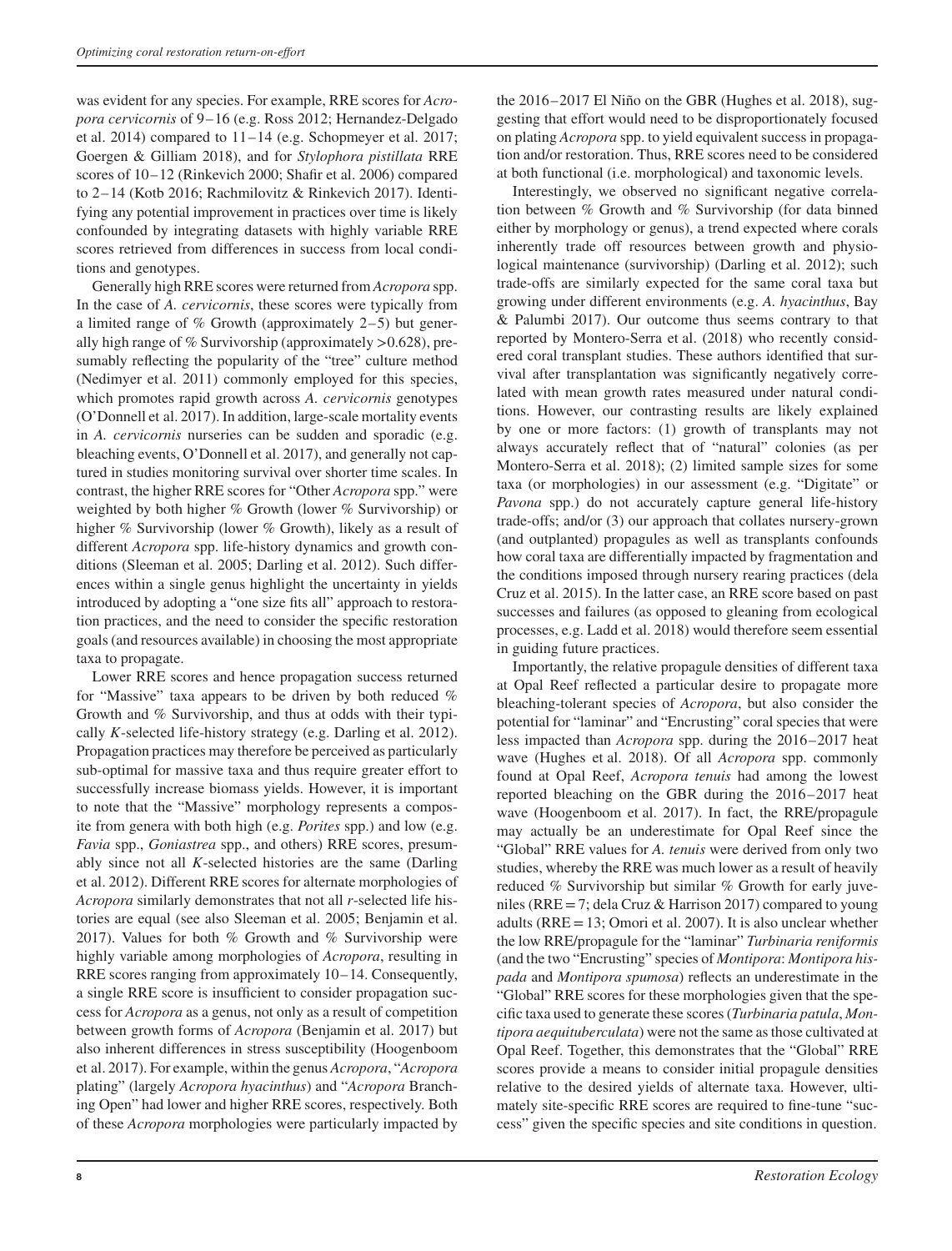All colonies used for propagation at Opal reef were large and clearly survived the 2016–2017 heat wave, but it is most likely that such survival was achieved through local heat stress refuges (Hoogenboom et al. 2017; Hughes et al. 2018) compared to genotypes that have been selected with higher heat tolerance (Camp et al. 2018). It is important to note that our current data was only collected from the coolest months, and whether warmer waters would promote factors that reduce survivorship (e.g. enhanced algal growth, disease, and so on) remains to be tested. Even so, any reduced % Survivorship in warmer months would presumably be offset by enhanced growth expected in nurseries (Xin et al. 2016). Precisely understanding (and documenting) the specific environmental conditions from which RRE scores are determined, and how they vary with season, is therefore clearly essential to pinpoint the dynamic range of RRE scores both locally and globally. Based on our initial assessment for Opal Reef during winter months, RRE scores retrieved would suggest current propagule numbers for *Acropora loripes*, *M. spumosa,* and *T. reniformis* are low compared to other taxa, assuming a goal of achieving equivalent yields for all six taxa.

# **Future Application of RRE Scoring to Optimize Return-on-Effort**

Evaluating nursery (outplant, transplant) practice success based on RRE scoring both of past data and through initial application to Opal Reef highlights a key component of the RRE as a decision-making tool; specifically, that RRE scoring needs to be iterative, dynamic, and targeted in order to support the decision-making process. RRE scores returned through our data mining of previous studies capture an integrated ("global") view of success from practices reported to date. Such practices often appear to yield high survivorship (approximately *>*70%) and moderate growth (approximately 25%/month) (Bayraktarov et al. 2016; Hein et al. 2017), and hence why RRE scores for individual taxa (morphologies) exhibit somewhat limited variance around our RRE dataset mean. RRE scores integrated from across studies are therefore perhaps unlikely to reflect those expected for any specific study (site, practice). This is not to say that these "global" RRE scores are redundant— far from it, since they enable key questions to be framed in initiating any restoration practice: e.g. Is the "global" RRE score high enough to justify the initial resource outlay available for any given taxa? and What RRE score is needed beyond the "global" value to justify the cost (and can practices be put in place to reach this score)? As such, the "global" RRE score provides a dynamic benchmark that will inevitably change over time as more studies return useable data.

Locally operationalizing RRE scores will enable restoration practitioners to better understand which coral taxa are most successfully propagated, when, and where. While this is achieved by contrasting local with "global" RRE scores, identifying how local RRE scores vary over time, and hence the local dynamic range for any given taxa based on site-specific environmental and genotype variation, will be key. However, implementing RRE scoring as a broad means to gauge restoration practice success (in terms of coral propagation) of course inevitably requires standardized practices for data collection and reporting (Hein et al. 2017; Boström-Einarsson et al. 2018), and in the case of "global" RRE scores, a single platform for depositing and viewing RRE data. As we demonstrated, less than 50% of all possible studies had useable data for producing RRE scores (see Methods section), largely through inconsistencies in reporting growth. While we attempted to maximize useable data through % Growth (alongside % Survivorship), our approach may still fail to fully capture how growth can equate to success. For example, new branches/tissue biomass may regulate how much of a colony can be harvested for restoration use (Mercado-Molina et al. 2016) but may not be accounted for in certain growth metrics (e.g. TLE; Lirman et al. 2014; Lohr et al. 2015). Additional factors may also be important to consider RRE scoring and how it is ultimately implemented:

First, understanding the goal of the restoration practice in question will determine how the RRE score is used to consider practice success in terms of maximizing coral yields. Various coral propagation goals exist, including maximizing growth (size) for establishing sexually reproductive populations (dela Cruz & Harrison 2017), selecting more stress-resistant genotypes (Ladd et al. 2017; Lohr & Patterson 2017; Goergen & Gilliam 2018), and/or propagation of fast growing stress-sensitive taxa in environments that may offer refuge from stressors (Shaver & Silliman 2017). However, the same RRE score can be achieved from low growth-high survivorship and vice versa, potentially confounding the interpretation. The RRE score is therefore useful to benchmark overall yield, but potentially masks the nature by which the score is reached (or must be improved). Visualizing how the score is attained overcomes this problem, and therefore is as important as the score itself to aid the decision-making process to ascertain (improve) growth versus survival.

Second, propagation that establishes large (relatively slower growing) colonies that are sexually reproductive could be perceived as highly successful for restoration (dela Cruz & Harrison 2017), yet these colonies would currently return low(er) RRE scores. While incorporating additional criteria into RRE scoring (e.g. size to reproduction, fecundity) could perhaps overcome this problem, it would inevitably introduce more complexity in data collection and reduce broad applicability of RRE scoring.

Third, fully quantifying the resource outlay (and site values) with which the RRE is considered against is needed to return the "*absolute* return-on-effort". This in turn determines whether any given practice (or taxon) is economically justifiable compared to the asset value of the site in question (Bayraktarov et al. 2016). For example, a relatively low RRE score could be justified where the local asset value is disproportionately high (e.g. through tourism: Spalding et al. 2017; obligatory subsistence dependency: Hein et al. 2017) yet nursery and propagation costs low (e.g. Young et al. 2012). Embedding RRE scoring into cost-effectiveness exercises that are increasingly performed for restoration practices (e.g. Toh et al. 2014; Afiq-Rosli et al. 2017; Chamberland et al. 2017) is therefore a logical step. Similarly, cost analyses could be used to specify RRE-cost thresholds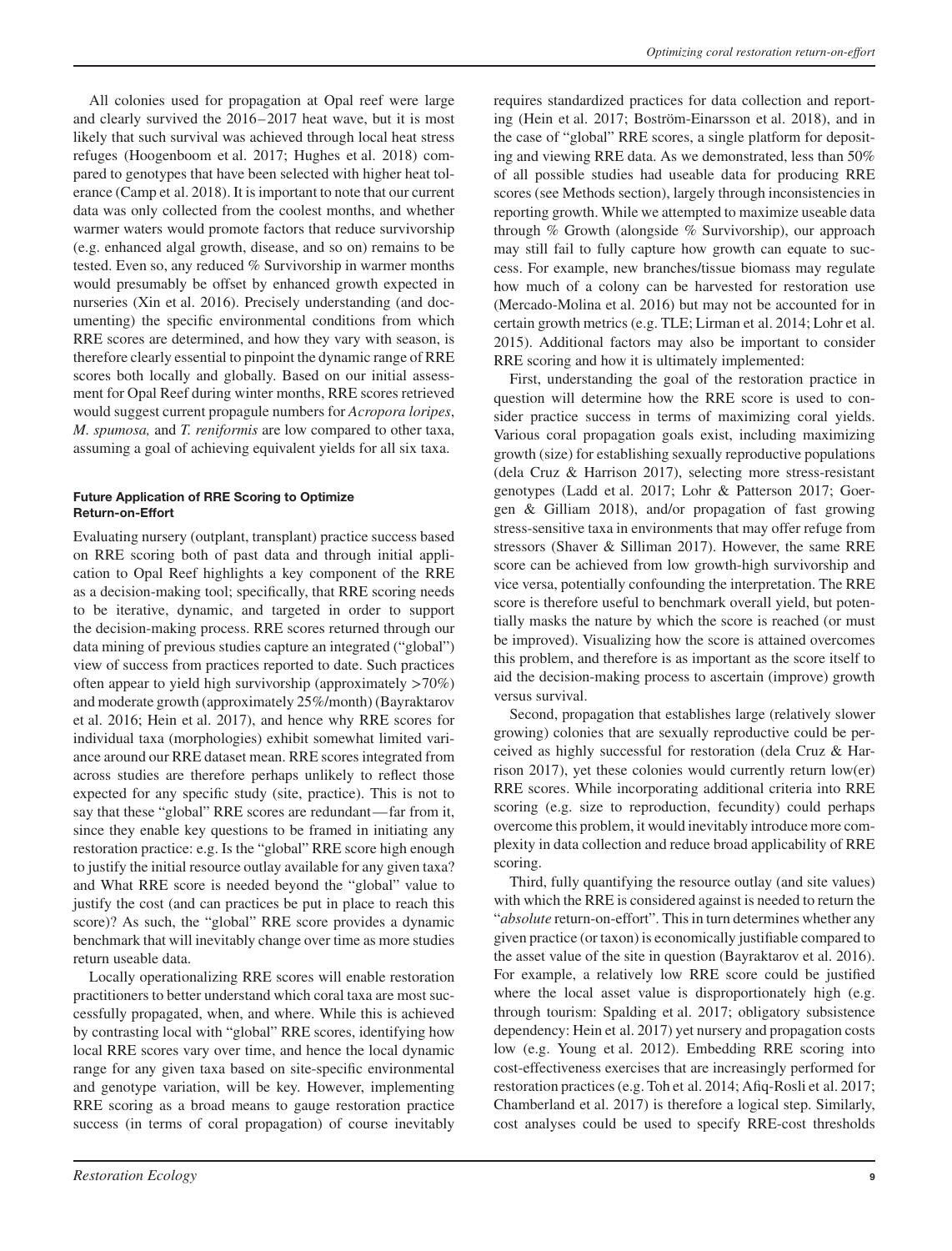and hence set the minimum RRE (and hence yield) with which practices are considered viable.

Establishing broad metrics to evaluate and contrast nursery and outplant success is a key step towards predicting how scalable restoration practices are over space and time. Our novel RRE scoring approach provides practitioners with such a means to benchmark short term success of nursery-reared or transplanted propagules. Persistent differences in reporting growth, in concert with practitioner focus on relatively few species, demonstrates that many species (genera or morphologies) are still under-represented in "global" RRE scores. While data to inform many local practices is therefore still lacking, broad adoption of RRE scoring would overcome this limitation. Applying this scoring approach to the first multi-species coral nursery on the GBR (Opal reef) provides a first step in demonstrating how RRE scoring can inform decision-making processes, but highlights the need to track RRE scores over time to establish how they respond dynamically. Similarly, tracking how RRE scores change as practices span from nursery to outplanting phases is ultimately needed to fully benchmark RRE in restoring sites such as Opal Reef.

#### **Acknowledgments**

The authors wish to express immense thanks to three anonymous reviewers as well as to participants of the Great Barrier Reef Restoration Symposium (Cairns, July 2018), where valuable discussions improved the concepts and data evaluation presented here. Also, to the Great Barrier Reef Marine Parks Authority, whose patience and support established the permit for Opal Reef coral nursery and outplanting (G18/40023.1), as well as staff from Wavelength Reef Cruises who together have continuously supported the nursery operations. This work was supported by essential funding through the AMP Foundation (Tomorrow Maker Award to DJS, "Future-proofing the Great Barrier Reef through climate change-resilient super corals"), Advance Queensland Small Business Innovation Research Initiative Boosting Coral Abundance on the Great Barrier Reef ("Solving the bottleneck of reef rehabilitation through boosting coral abundance: Miniaturising and mechanising coral out-planting" to DJS, EC, and JE), and the Australian National Environmental Science Program's Tropical Water Quality Hub (LBE).

## **LITERATURE CITED**

- Afiq-Rosli L, Taira D, Xin LH, Toh TC, Toh KB, Ng CSL, Cabaitan PC, Chou LM, Song T (2017) In situ nurseries enhance coral transplant growth in sedimented waters. Marine Biology Research 13:878–887
- AIMS (Australian Institute of Marine Science) (2018) Opal reef. Long-Term Monitoring and Data Centre, AIMS. [http://apps.aims.gov.au/reef](http://apps.aims.gov.au/reef-monitoring/reef/16025S2)[monitoring/reef/16025S2](http://apps.aims.gov.au/reef-monitoring/reef/16025S2) (accessed 13 Sept 2018)
- Anthony K, Bay LK, Costanza R, Firn J, Gunn J, Harrison P, et al. (2017) New interventions are needed to save coral reefs. Nature Ecology and Evolution 1:1420–1422
- Bay RA, Palumbi SR (2017) Transcriptome predictors of coral survival and growth in a highly variable environment. Ecology and Evolution 7:4794–4803
- Bayraktarov E, Saunders MI, Abdullah S, Mills M, Beher J, Possingham HP, Mumby PJ, Lovelock CE (2016) The cost and feasibility of marine coastal restoration. Ecological Applications 26:1055–1074
- Bayraktarov E, Saunders MI, Mumby PJ, Possingham HP, Abdullah S, Lovelock CE (2017) Response to "Rebutting the inclined analyses on the cost-effectiveness and feasibility of coral reef restoration". Ecological Applications 27:1974–1980
- Benjamin CS, Punongbayan AT, dela Cruz DW, Villanueva RD, Baria MVB, Yap HT (2017) Use of Bayesian analysis with individual-based modeling to project outcomes of coral restoration. Restoration Ecology 25:112–122
- Boström-Einarsson L, Ceccarelli D, Bayraktarov E, Cook N, Harrison P, Hein M, et al. (2018) Coral restoration in a changing world—a global synthesis of methods and techniques. A report for the Reef Restoration and Adaptation Program, Subproject 1a—Review of existing technologies/pilots and new initiatives
- Camp EF, Schoepf V, Suggett DJ (2018) How can "super corals" facilitate global coral reef survival under rapid environmental and climatic change? Global Change Biology 24:2755–2757
- Chamberland VF, Petersen D, Guest JR, Petersen U, Brittsan M, Vermeij MJA (2017) New seeding approach reduces costs and time to outplant sexually propagated corals for reef restoration. Scientific Reports 7:18076
- Chou LM, Toh TC, Ng CSL (2017) Effectiveness of reef restoration in Singapore's rapidly urbanizing coastal environment. International Journal of Environmental Science and Development 8:576–580
- Clark S, Edwards AJ (1995) Coral transplantation as an aid to reef rehabilitation: evaluation of a case study in the Maldive Islands. Coral Reefs 14:201–213
- Darling ES, Alvarez-Filip L, Oliver TA, McClanahan TR, Côté IM, Bellwood D (2012) Evaluating life-history strategies of reef corals from species traits. Ecology Letters 15:1378–1386
- Forsman ZH, Page CA, Toonen RJ, Vaughan D (2015) Growing coral larger and faster: micro-colony-fusion as a strategy for accelerating coral cover. PeerJ 3:e1313
- Goergen EA, Gilliam DS (2018) Outplanting technique, host genotype, and site affect the initial success of outplanted *Acropora cervicornis*. PeerJ 6:e4433
- Hein MY, Willis BL, Beeden R, Birtles A (2017) The need for broader ecological and socioeconomic tools to evaluate the effectiveness of coral restoration programs. Restoration Ecology 25:873–883
- Hernández-Delgado EA, Mercado-Molina AE, Alejandro-Camis PJ, Candelas-Sánchez F, Fonseca-Miranda JS, González-Ramos CM, et al. (2014) Community-based coral reef rehabilitation in a changing climate: Lessons learned from hurricanes, extreme rainfall, and changing land use impacts. Open Journal of Ecology 4:918–944
- Hoogenboom MO, Frank GE, Chase TJ, Jurriaans S, Álvarez-Noriega M, Peterson K, et al. (2017) Environmental drivers of variation in bleaching severity of *Acropora* species during an extreme thermal anomaly. Frontiers in Marine Science 4:376
- Hughes TP, Kerry JT, Baird AH, ConnollySR Dietzel A, Eakin CM, Heron SF, et al. (2018) Global warming transforms coral reef assemblages. Nature 556:492–496
- Kotb MMA (2016) Coral translocation and farming as mitigation and conservation measures for coastal development in the Red Sea: Aqaba case study, Jordan. Environmental Earth Sciences 75:439
- dela Cruz DW, Harrison PL (2017) Enhanced larval supply and recruitment can replenish reef corals on degraded reefs. Scientific Reports 7:13985
- dela Cruz DW, Rinkevich B, Gomez ED, Yap HT (2015) Assessing an abridged nursery phase for slow growing corals used in coral restoration. Ecological Engineering 84:408–415
- Ladd MC, Shantz AA, Bartels E, Burkepile DE (2017) Thermal stress reveals a genotype-specific tradeoff between growth and tissue loss in restored *Acropora cervicornis*. Marine Ecology Progress Series 572:129–139
- Ladd MC, Miller MW, Hunt JH, Sharp WC, Burkepile DE (2018) Harnessing ecological processes to facilitate coral restoration. Frontiers in Ecology and the Environment 16:239–246
- Lirman D, Schopmeyer S (2016) Ecological solutions to reef degradation: optimizing coral reef restoration in the Caribbean and Western Atlantic. PeerJ 4:e2597